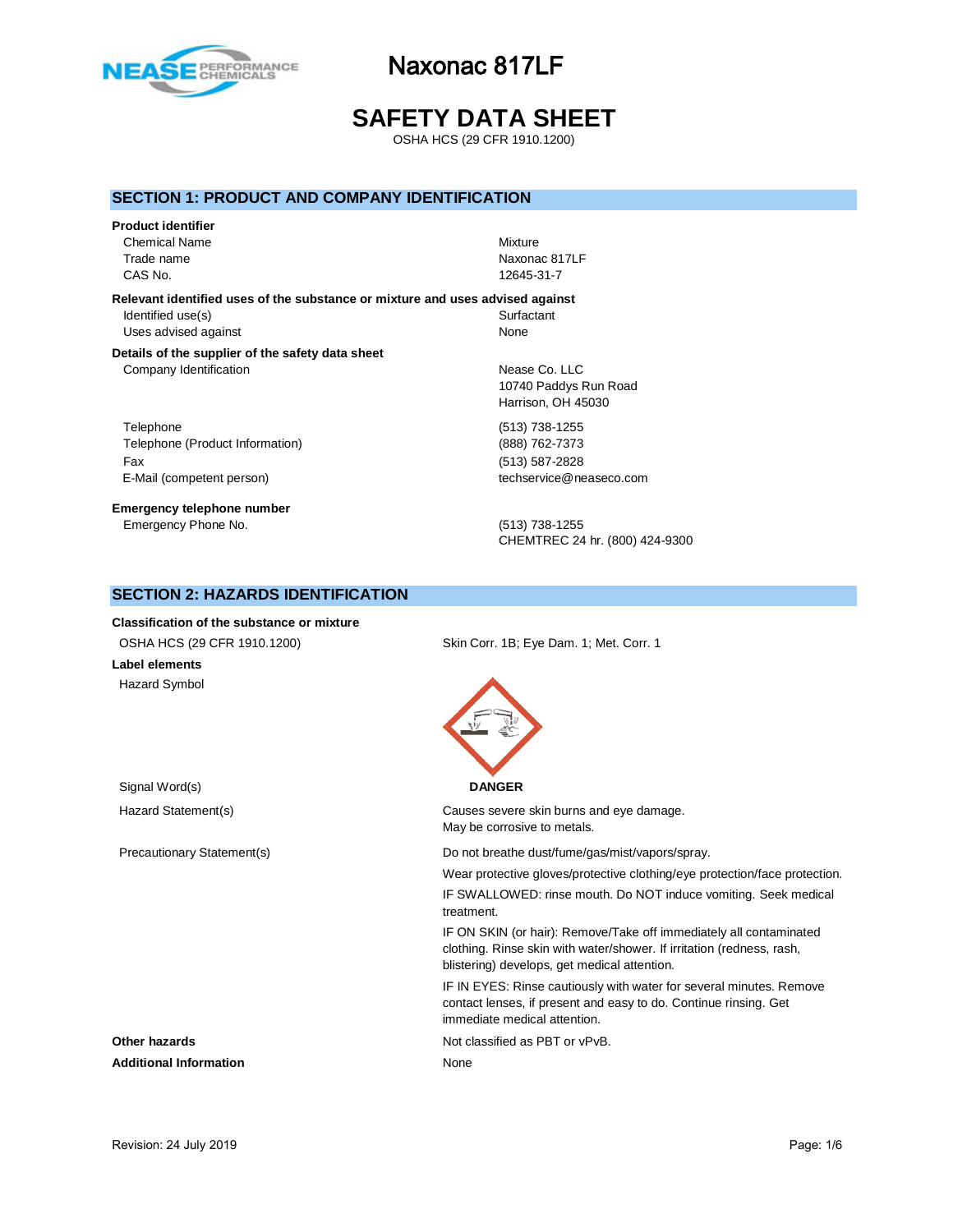

# **SECTION 3: COMPOSITION/INFORMATION ON INGREDIENTS**

| Hazardous ingredient(s)            | $%$ W/W | CAS No.             | Hazard statement(s)                     |
|------------------------------------|---------|---------------------|-----------------------------------------|
| 2-ethylhexyl ester phosphoric acid | >80%    | 12645-31-7          | Causes skin burns.                      |
|                                    |         |                     | Causes serious eye damage.              |
| Orthophosphoric acid               | $< 5\%$ | 7664-38-2           | May be corrosive to metals.             |
|                                    |         |                     | Causes severe skin burns and eye damage |
| 2-ethylhexanol                     | < 10%   | 104-76-7            |                                         |
| Proprietary surfactant             | < 15%   | <b>Trade Secret</b> | Causes eye irritation                   |

**Additional Information -** None

## **SECTION 4: FIRST AID MEASURES**



## **SECTION 5: FIRE-FIGHTING MEASURES**

#### **Extinguishing media**

| -Suitable Extinguishing Media                            | Extinguish with waterspray, dry chemical, sand or carbon dioxide. Water<br>spray should be used to cool containers.                   |
|----------------------------------------------------------|---------------------------------------------------------------------------------------------------------------------------------------|
| -Unsuitable Extinguishing Media                          | None anticipated.                                                                                                                     |
| Special hazards arising from the substance or<br>mixture | None anticipated.                                                                                                                     |
| <b>Advice for fire-fighters</b>                          | Fire fighters should wear complete protective clothing including self-<br>contained breathing apparatus. Avoid inhalation of vapours. |

## **SECTION 6: ACCIDENTAL RELEASE MEASURES**

| Personal precautions, protective equipment | Put on protective equipment before entering danger area. |
|--------------------------------------------|----------------------------------------------------------|
| and emergency procedures                   |                                                          |
| <b>Environmental precautions</b>           | Do not allow to enter drains, sewers or watercourses.    |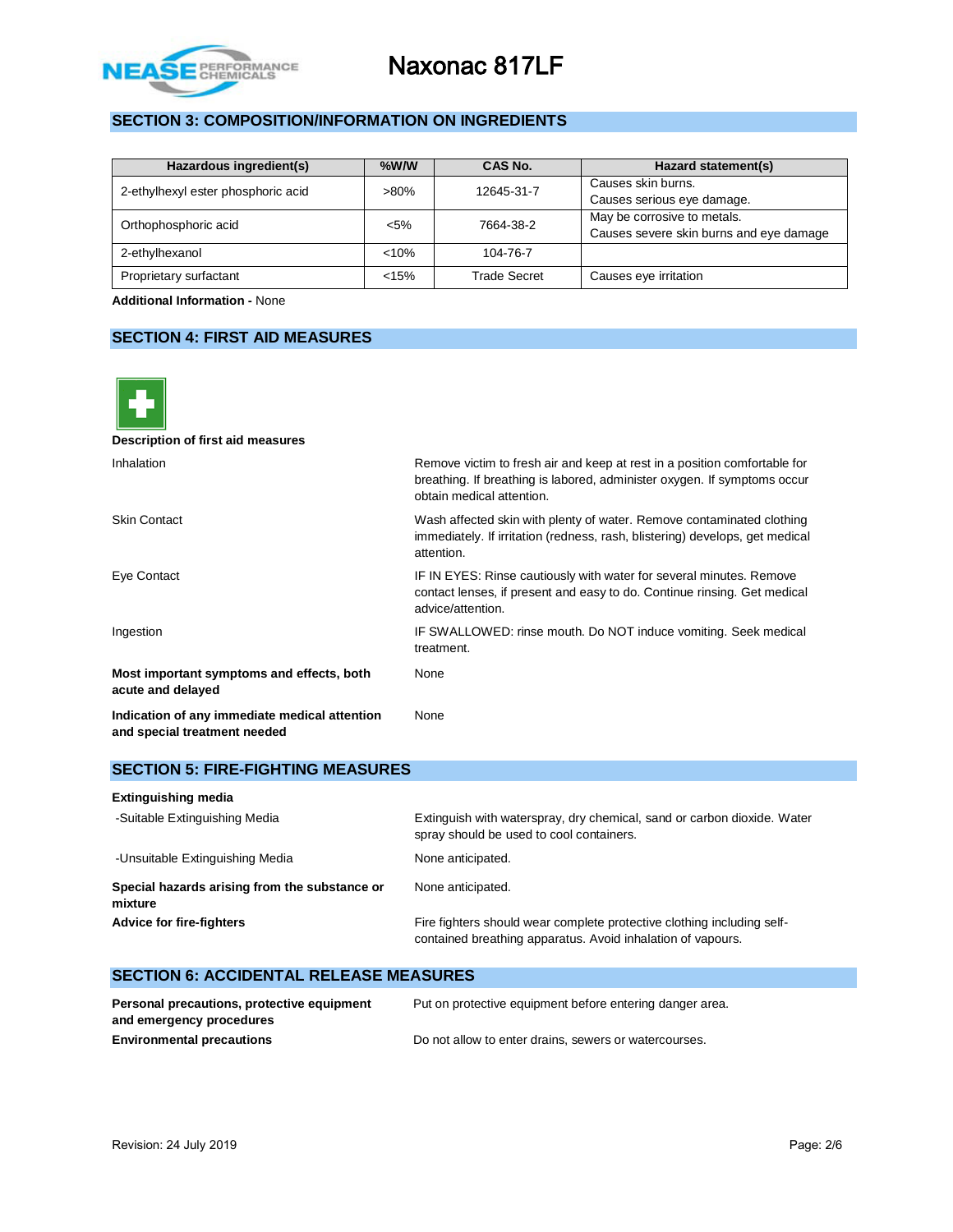

|             | Methods and material for containment and |  |
|-------------|------------------------------------------|--|
| cleaning up |                                          |  |

Contain spillages with sand, earth or any suitable adsorbent material. Transfer to a container for disposal or recovery. Do not use metal containers for spilled liquid. Wash the spillage area with water. If possible prevent water running into sewers.

**Reference to other sections** None Additional Information **None** 

# **SECTION 7: HANDLING AND STORAGE**

| Precautions for safe handling                                | Keep container closed when not in use. Empty containers may contain<br>residues. Do not use metal containers for storage as the phosphoric acid<br>will react with the metal to liberate flammable hydrogen gas Do not get in<br>eyes, on skin, or on clothing. |
|--------------------------------------------------------------|-----------------------------------------------------------------------------------------------------------------------------------------------------------------------------------------------------------------------------------------------------------------|
| Conditions for safe storage, including any incompatibilities |                                                                                                                                                                                                                                                                 |
| -Storage Temperature                                         | This product should be stored at a temperature greater than: $20^{\circ}C$ (68 $^{\circ}F$ ).                                                                                                                                                                   |
| -Incompatible materials                                      | Attacks many materials and clothing. Keep away from oxidising agents.                                                                                                                                                                                           |

**Specific end use(s)** Surfactant

Keep container tightly closed and dry.

### **SECTION 8: EXPOSURE CONTROLS/PERSONAL PROTECTION**

#### **Control parameters**

#### **Occupational exposure limits**

|                                                           |           |            | LTEL (8 hr TWA ppm)                   | STEL (ppm)         |                                                                                                                                            |                                                                      |
|-----------------------------------------------------------|-----------|------------|---------------------------------------|--------------------|--------------------------------------------------------------------------------------------------------------------------------------------|----------------------------------------------------------------------|
| <b>SUBSTANCE.</b>                                         | CAS No.   | PEL (OSHA) | <b>TLV (ACGIH)</b>                    | PEL (OSHA)         | <b>TLV (ACGIH)</b>                                                                                                                         | Note:                                                                |
| Orthophosphoric acid                                      | 7664-38-2 | 1 mg/ $m3$ | 1 mg/m <sup>3<math>(T)</math></sup>   | $3 \text{ mg/m}^3$ | $3$ mg/m <sup>3</sup>                                                                                                                      |                                                                      |
| Recommended monitoring method<br><b>Exposure controls</b> |           |            | NIOSH 7908 (Non-Volatile Acids)       |                    |                                                                                                                                            |                                                                      |
| Appropriate engineering controls                          |           |            | Local exhaust required.               |                    |                                                                                                                                            |                                                                      |
| <b>Personal protection equipment</b>                      |           |            |                                       |                    |                                                                                                                                            |                                                                      |
| Eye/face protection                                       |           |            | protection to eyes. Full face shield. |                    | The following to be used as necessary: Goggles giving complete                                                                             |                                                                      |
| Skin protection (Hand protection/ Other)                  |           |            |                                       |                    | The following to be used as necessary: Gloves (Neoprene or Natural<br>rubber). Chemical protection suit. Wear safety or chemical resistant | shoes or boots. Check with protective equipment manufacturer's data. |
| Respiratory protection                                    |           |            |                                       |                    | No personal respiratory protective equipment normally required.                                                                            |                                                                      |
| Thermal hazards                                           |           |            |                                       |                    | Use gloves with insulation for thermal protection, when needed.                                                                            |                                                                      |
| <b>Environmental Exposure Controls</b>                    |           |            |                                       |                    | Do not allow to enter drains, sewers or watercourses.                                                                                      |                                                                      |

# **SECTION 9: PHYSICAL AND CHEMICAL PROPERTIES**

**Information on basic physical and chemical properties**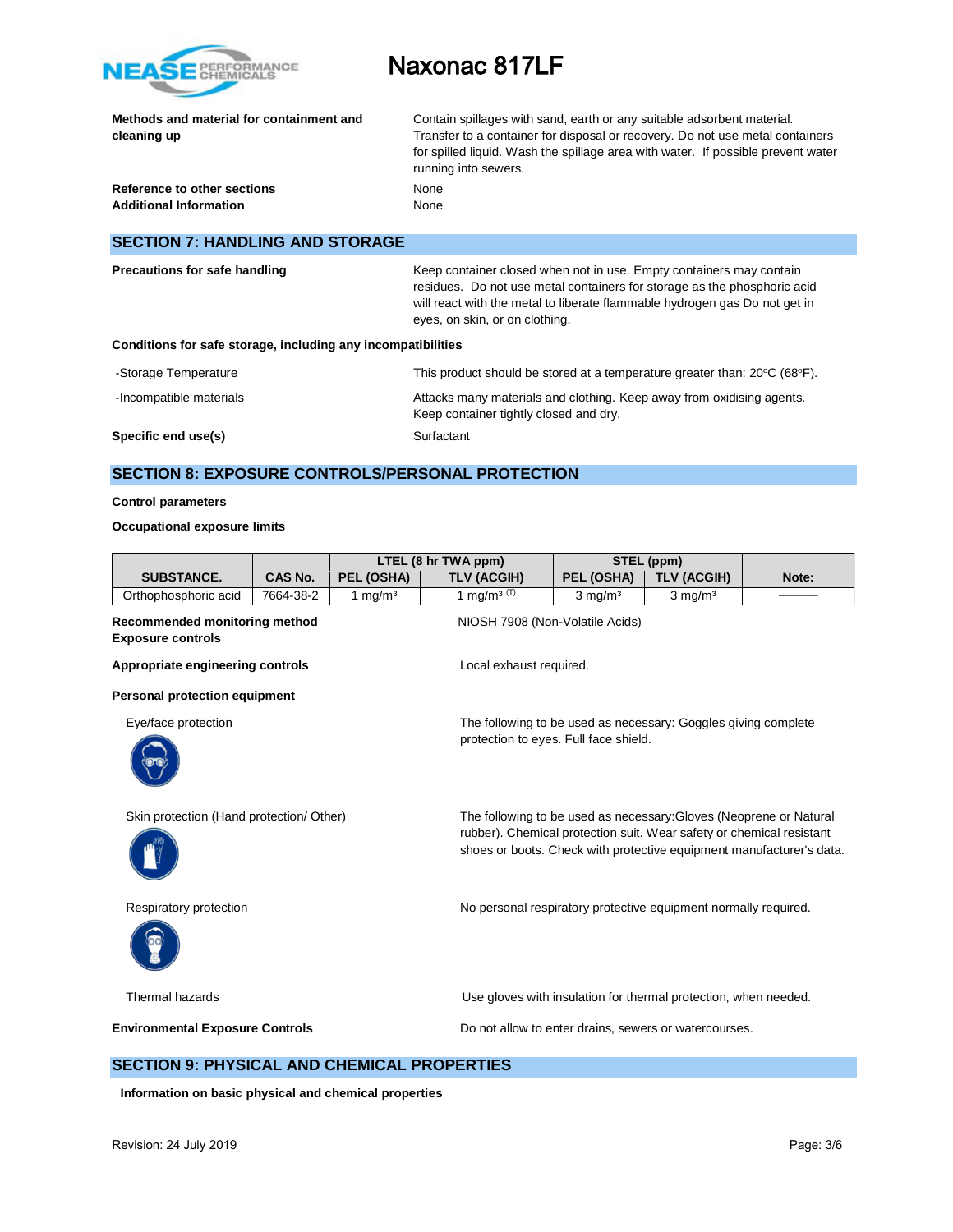

Appearance Liquid Colour Colour Clear / Yellow Odour Nild Odour Threshold (ppm) Not available. pH (Value)  $<$ 3 Melting Point (°C) / Freezing Point (°C) Not available. Boiling point/boiling range (°C): Not available. Flash Point (°C)  $>100$  (212 °F) Evaporation rate <1 Flammability (solid, gas) Not applicable. Explosive limit ranges Not available. Vapour Pressure (Pascal) Not available. Vapour Density (Air=1) Not available. Density (g/ml) Not available. Solubility (Water) **Dispersible.** Solubility (Other) Not available. Partition Coefficient (n-Octanol/water) Not available. Auto Ignition Temperature (°C) and the control of the Not available. Decomposition Temperature (°C) Not available. Kinematic Viscosity (cSt) @ 40°C Not available. Explosive properties **Note 20** and 20 and 20 and 20 and 20 and 20 and 20 and 20 and 20 and 20 and 20 and 20 and 20 and 20 and 20 and 20 and 20 and 20 and 20 and 20 and 20 and 20 and 20 and 20 and 20 and 20 and 20 and 20 an Oxidising properties Not oxidising.

**Other information** and the state of the state of the state of the Not available.

## **SECTION 10: STABILITY AND REACTIVITY**

| Reactivity                                                          | Stable under normal conditions.                                                                                     |
|---------------------------------------------------------------------|---------------------------------------------------------------------------------------------------------------------|
| <b>Chemical stability</b>                                           | Stable.                                                                                                             |
| Possibility of hazardous reactions                                  | None anticipated.                                                                                                   |
| <b>Conditions to avoid</b>                                          | Incompatible materials.                                                                                             |
| Incompatible materials<br><b>Hazardous Decomposition Product(s)</b> | Reacts with -oxidizers, reducing agents, and strong bases<br>Carbon monoxide, Carbon dioxide, phosphorous compounds |

### **SECTION 11: TOXICOLOGICAL INFORMATION**

**Exposure routes:** Inhalation**,** Skin Contact**,** Eye Contact

**Substances in preparations / mixtures**

2-ethylhexyl estyer phosphoric acid (CAS No. 12645-31-7)

**Irritation/Corrosivity** Corrosive (Skin and Eyes) **Sensitization** Not available. **Carcinogenicity Carcinogenicity No information available** 

**Acute toxicity Acute toxicity COVE 10 COVE 10 COVE 10 COVE 10 COVE 10 COVE 10 COVE 10 COVE 10 COVE 10 COVE 10 COVE 10 COVE 10 COVE 10 COVE 10 COVE 10 COVE 10 COVE 10 COVE 10 COVE 10** 

**Repeated dose toxicity NOAEL (42-54 days) <250 mg/kg (rat)** 

| <b>NTP</b> | <b>IARC</b> | <b>ACGIH</b> | <b>OSHA</b> | <b>NIOSH</b> |
|------------|-------------|--------------|-------------|--------------|
| No.        | No.         | No.          | No.         | No.          |

**Toxicity for reproduction NOAEL** = 250 mg/kg (rat) Orthophosphoric acid (CAS No. 7664-38-2)

**Sensitization** Not available.

**Mutagenicity** Mutagenicity **There** is no evidence of mutagenic potential.

**Acute toxicity Acute is a set of the set of the CO**ral: LD50 = 2600 mg/kg-bw Inhalation: LC50 (1 hour) =  $3846$  mg/m<sup>3</sup> (rabbit; mice; guinea pigs)

**Irritation/Corrosivity Corrosive (Skin and Eyes)** Corrosive (Skin and Eyes) **Repeated dose toxicity NOAEL (42-54 days)** <250 mg/kg (rat)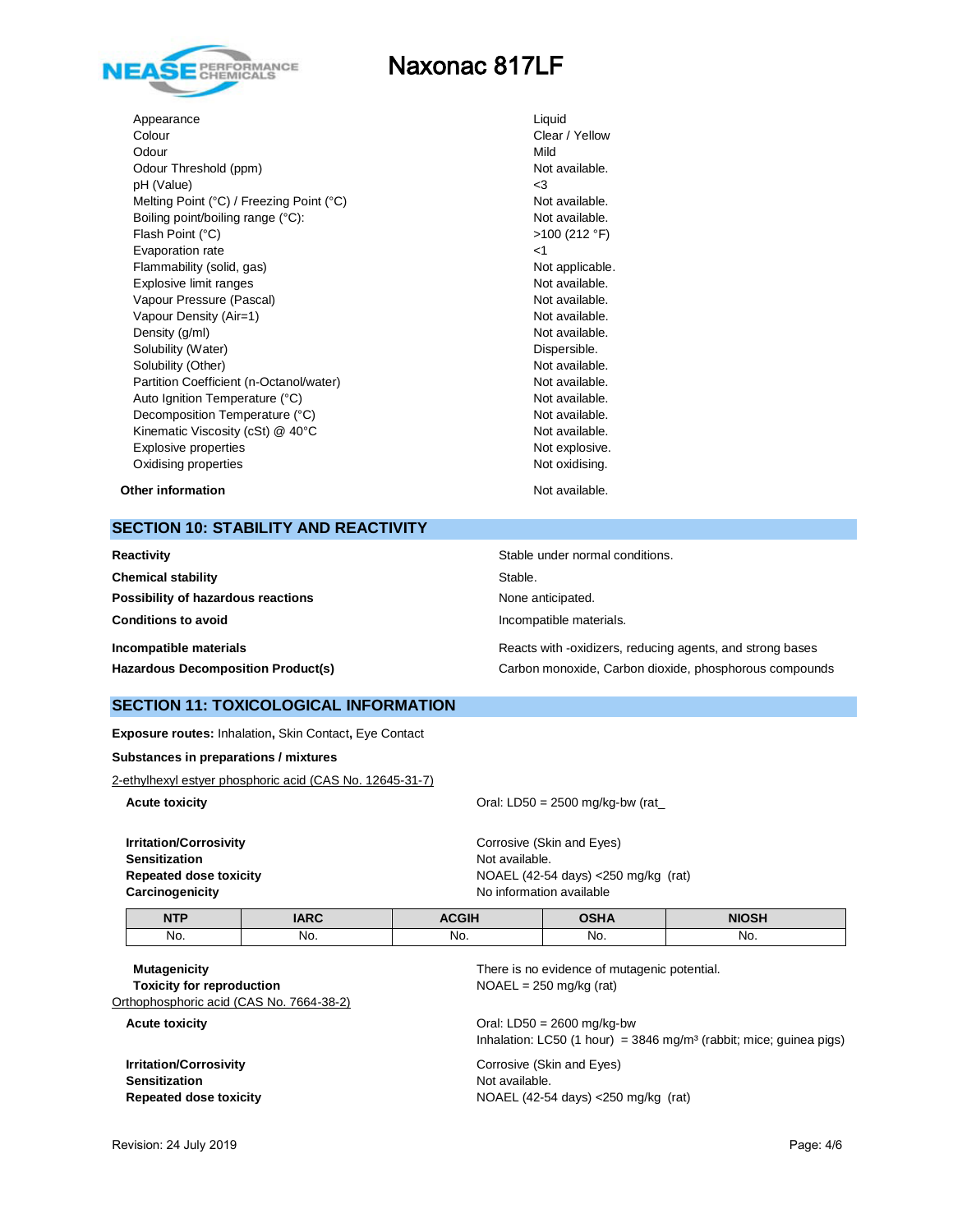

**Carcinogenicity Carcinogenicity No information available** 

| $\overline{\phantom{a}}$<br>NI.<br>. | .  | $  -$ | .   | $\sim$ |
|--------------------------------------|----|-------|-----|--------|
| No.                                  | No | No.   | No. | No.    |

**Toxicity for reproduction** NOAEL = 500 mg/kg (rat)

**Mutagenicity** There is no evidence of mutagenic potential.

Toxicity - Substances in preparations / mixtures

**SECTION 12: ECOLOGICAL INFORMATION**

Not available.

| Short term - 2-ethylhexyl ester phosphoric acid<br>Long Term | LC50: (96hr, Dario rerio) $-260$ mg/L<br>No data. |
|--------------------------------------------------------------|---------------------------------------------------|
| Persistence and degradability                                | Not available.                                    |
| Bioaccumulative potential                                    | No data.                                          |
| Mobility in soil                                             | No data.                                          |
| Results of PBT and vPvB assessment                           | Not available.                                    |
| Other adverse effects                                        | None known.                                       |

## **SECTION 13: DISPOSAL CONSIDERATIONS**

Waste treatment methods **Disposal should be in accordance with local**, state or national legislation. Consult an accredited waste disposal contractor or the local authority for advice.

Additional Information **None known.** None known.

### **SECTION 14: TRANSPORT INFORMATION**

|                              | <b>Land transport</b><br>(U.S. DOT)                                                     | Sea transport<br>(IMDG)                                                                 | Air transport<br>(ICAO/IATA)                                                            |
|------------------------------|-----------------------------------------------------------------------------------------|-----------------------------------------------------------------------------------------|-----------------------------------------------------------------------------------------|
| UN number                    | 3265                                                                                    | 3265                                                                                    | 3265                                                                                    |
| <b>Proper Shipping Name</b>  | Corrosive Liquid, Acidic,<br>Organic, N.O.S (2-<br>ethylhexyl ester phosphoric<br>acid) | Corrosive Liquid, Acidic,<br>Organic, N.O.S (2-<br>ethylhexyl ester phosphoric<br>acid) | Corrosive Liquid, Acidic,<br>Organic, N.O.S (2-<br>ethylhexyl ester phosphoric<br>acid) |
| Transport hazard class(es)   | 8                                                                                       | 8                                                                                       | 8                                                                                       |
| Packing group                | Ш                                                                                       | Ш                                                                                       | Ш                                                                                       |
| Hazard label(s)              | Corrosive                                                                               | Corrosive                                                                               | Corrosive                                                                               |
| <b>Environmental hazards</b> | No                                                                                      | No.                                                                                     | No.                                                                                     |
| Special precautions for user | None known.                                                                             | None known.                                                                             | None known.                                                                             |

**Transport in bulk according to Annex II of MARPOL73/78 and the IBC Code:** Not established.

## **SECTION 15: REGULATORY INFORMATION**

**Safety, health and environmental regulations/legislation specific for the substance or mixture:**

**TSCA (Toxic Substance Control Act) -** Inventory Status**: On active TSCA list Canada Domestic Substance List (DSL)** - Listed

**Designated Hazardous Substances and Reportable Quantities (40 CFR 302.4)**:

| <b>Chemical Name</b> | CAS No. | Typical %wt. | (Pounds)<br>RQ |
|----------------------|---------|--------------|----------------|
| Orthophosphoric acid | <5%     | 7664-38-2    | 5000           |

#### **SARA 311/312 - Hazard Categories:**

 $\Box$  Fire  $\Box$  Sudden Release  $\Box$  Reactivity  $\Box$  Immediate (acute)  $\Box$  Chronic (delayed)